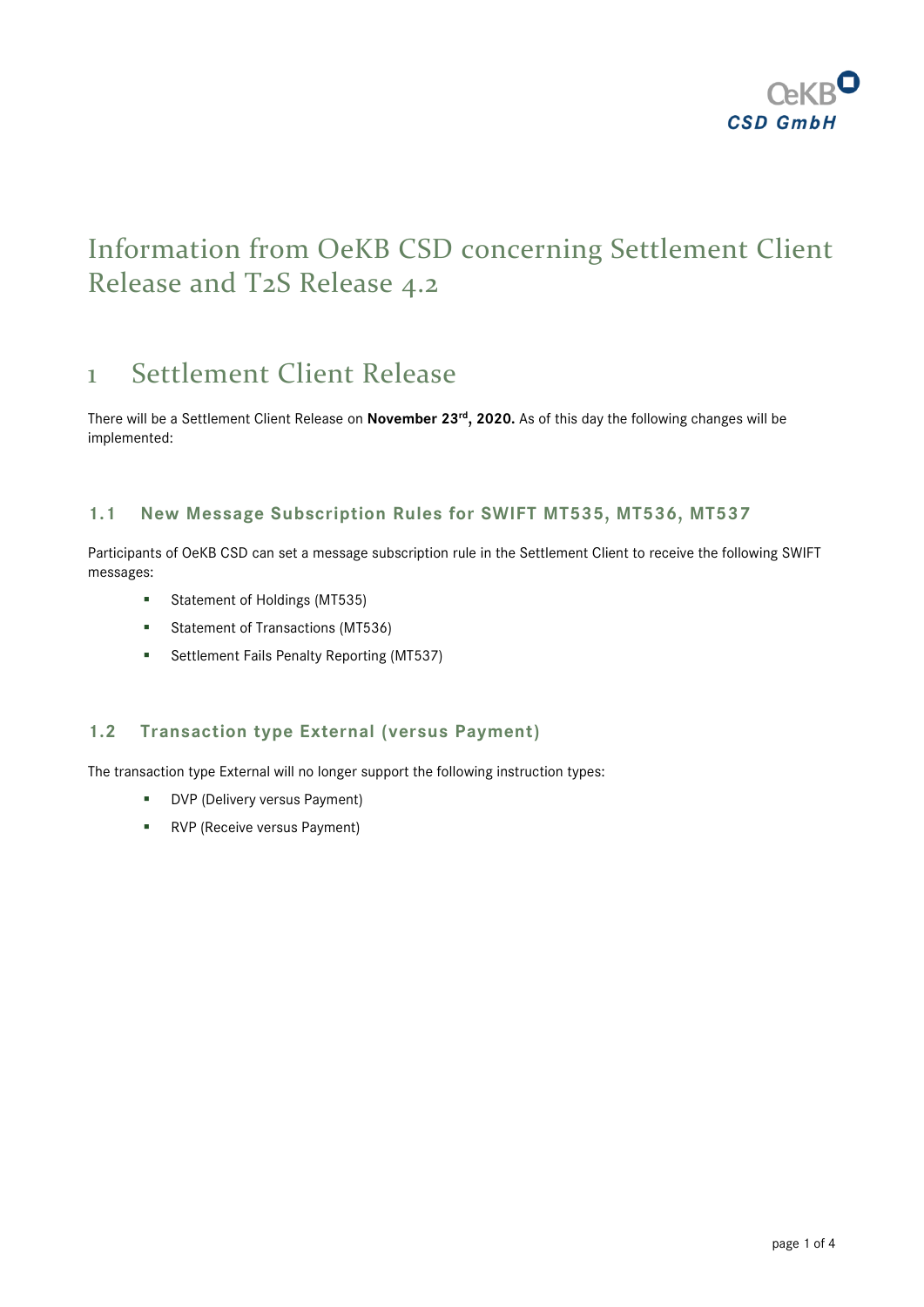

### **1.3 Preliminary information from OeKB CSD concerning the new Settlement Client mask to enter a buy-in instruction (only available for ICPs)**

| <b>Field</b>                    | <b>Entry</b>                                                                                                                        | Mandatory/ Optional        |  |
|---------------------------------|-------------------------------------------------------------------------------------------------------------------------------------|----------------------------|--|
| Buy-In Type                     | Selection from the list<br>BSSY - Buy-in was successful<br>BSSP - Buy-in was partially successful<br>BSSN - Buy-in was unsuccessful | M                          |  |
| <b>Customer Reference</b>       | Own reference<br>If left empty by the user, the system will generate a unique<br>reference                                          | O                          |  |
| Sec.Acc.Owner BIC               | The designation of the instructing party                                                                                            | M                          |  |
| <b>Securities Account</b>       | Selection from the securities accounts available for the<br>instructing party                                                       | M                          |  |
| <b>ISIN</b>                     | Failed securities ISIN code                                                                                                         | O                          |  |
| <b>Buy-In Quantity</b>          | Failed securities quantity bought-in                                                                                                | O/M<br>M bei BSSY und BSSP |  |
| <b>Buy-In Price</b>             | Buy-in price                                                                                                                        | O/M<br>M bei BSSY und BSSP |  |
| <b>Buy-In Price Quotation</b>   | Selection from the list<br>ACTU                                                                                                     | O/M<br>M bei BSSY und BSSP |  |
| <b>Buy-In Currency</b>          | Buy-in original currency                                                                                                            | O/M<br>M bei BSSY und BSSP |  |
| Value of Buy-In                 | Automatically calculated<br>Buy-in quantity * Buy-in price                                                                          |                            |  |
| <b>Cash Compensation Amount</b> | Value of cash compensation                                                                                                          | O                          |  |
| Cash Compensation<br>Currency   | Cash compensation original currency                                                                                                 | O                          |  |
| <b>Creation Date</b>            | Created automatically                                                                                                               | M                          |  |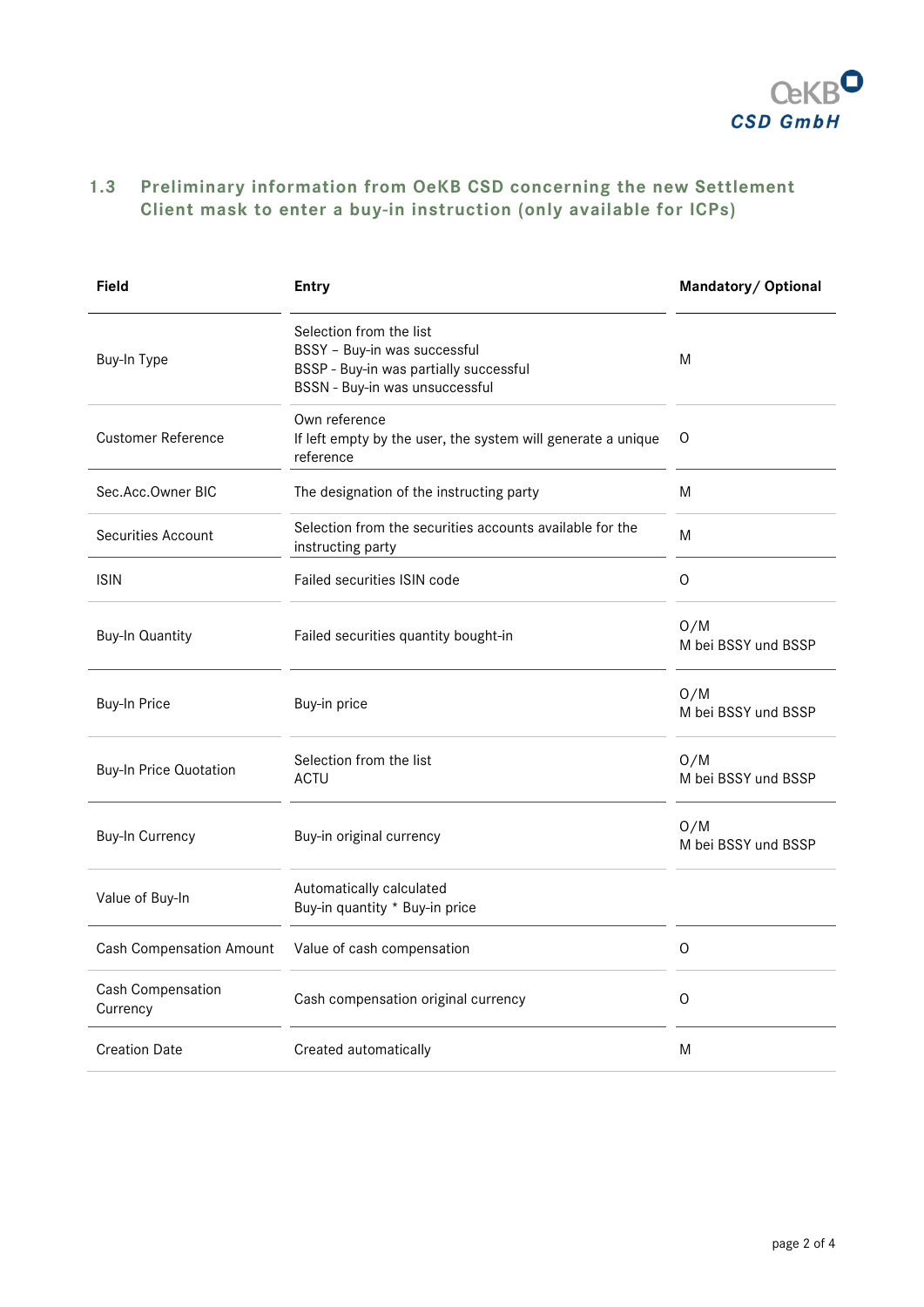

# Information from OeKB CSD concerning T2S Release 4.2

This document contains the dates and the change requests for the upcoming T2S Release 4.2.

#### **Dates and Change Requests**

| No. | <b>Change Request</b>                                                        | Impacted<br><b>Clients</b> | <b>Delivery</b><br>date T2S<br>Pre-<br><b>Production</b> | <b>Delivery</b><br>date T2S<br><b>Production</b> |
|-----|------------------------------------------------------------------------------|----------------------------|----------------------------------------------------------|--------------------------------------------------|
| 654 | <b>T2S Penalty Mechanism</b>                                                 | DCP/ICP                    | 25.09.2020                                               | 23.11.2020                                       |
| 684 | Handling for outbound messages with amounts<br>exceeding 15 digits           | DCP/ICP                    | 25.09.2020                                               | 23.11.2020                                       |
| 695 | Trade date to become mandatory within a settlement<br>instruction (sese.023) | <b>DCP</b>                 | 25.09.2020                                               | 23.11.2020                                       |
| 713 | Alignment of T2S Messages with ISO Maintenance<br>Releases 2018 - 2019       | <b>DCP</b>                 | 25.09.2020                                               | 23.11.2020                                       |

#### **CR 654 - T2S Penalty Mechanism**

The Eurosystem aims at providing a settlement penalty calculation mechanism compliant with CSDR requirements and in line with the design agreed by the T2S Governance. The new service shall be built upon the T2S platform, as T2S centralises all the necessary information for identification and reporting of settlement fails.

Link: *[https://www.ecb.europa.eu/paym/target/t2s/governance/pdf/crg/ecb.targetseccrg170210\\_T2S-0654-](https://www.ecb.europa.eu/paym/target/t2s/governance/pdf/crg/ecb.targetseccrg170210_T2S-0654-URD.en.pdf) [URD.en.pdf](https://www.ecb.europa.eu/paym/target/t2s/governance/pdf/crg/ecb.targetseccrg170210_T2S-0654-URD.en.pdf)*

#### **CR 684 - Handling for outbound messages with amounts exceeding 15 digits**

T2S shall populate all amount fields within T2S outbound messages (camt.004, camt.052, etc….) with '99999999999999' in case 14 digits are exceeded and the relevant T2S message schema does not allow more than 14 digits. This prevents T2S from creating schema incompliant messages and indicates to the recipient an overflow in the amount fields. This behavior was already implemented for a restricted set of messages 2015 and is in line with the GUI behavior.

Link: *[https://www.ecb.europa.eu/paym/target/t2s/governance/pdf/crg/ecb.targetseccrg180904\\_T2S-0684-](https://www.ecb.europa.eu/paym/target/t2s/governance/pdf/crg/ecb.targetseccrg180904_T2S-0684-SYS.en.pdf) [SYS.en.pdf](https://www.ecb.europa.eu/paym/target/t2s/governance/pdf/crg/ecb.targetseccrg180904_T2S-0684-SYS.en.pdf)*